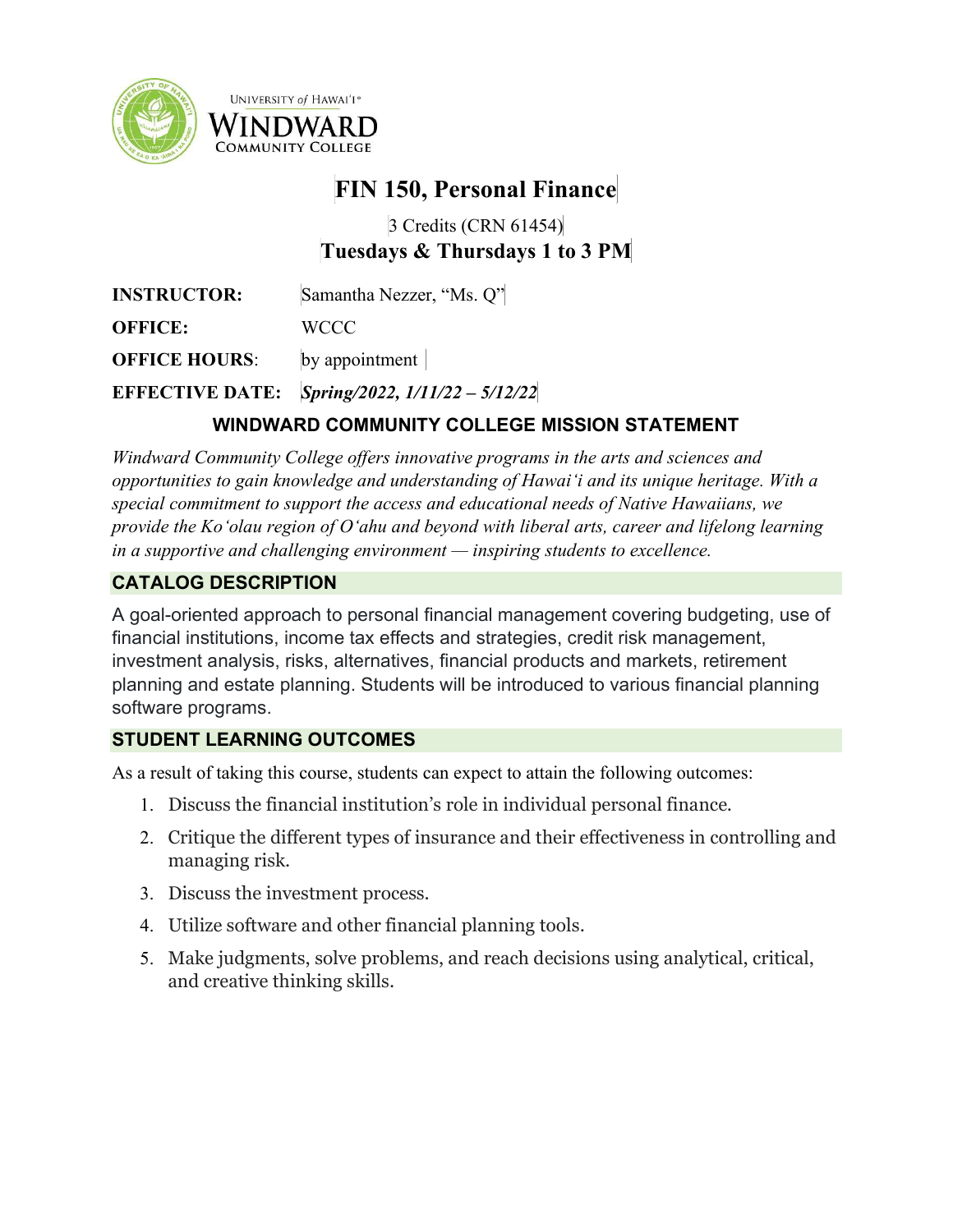#### ASSESSMENT TASKS AND GRADING

Part 1: Money Management & financial planning Chapter 1: Understanding personal finance Chapter 2 (optional): Career planning Chapter 3: Financial statements, tools and budgets Chapter 5: Checking & Savings accounts Chapter 6 (optional): Building & maintaining good credit Chapter 7: Credit cards & consumer loans Chapter 8: Major purchases Part 2: Risk Assessment & Asset Protection Chapter 9 (optional): Affordable housing

Chapter 10: Liability insurance

Chapter 11: Medical insurance

Chapter 12: Life insurance

Part 3: Investing

Chapter 13: Fundamentals

Chapter 14: Stocks & Bonds

Chapter 15: Mutual & exchange traded funds

Chapter 16: High-Risk investments

Chapter 17 (optional): Retirement

| Assignments                  | Points | Grade Scale      |
|------------------------------|--------|------------------|
| Class Participation $(10\%)$ | 100    | $910 - 1000 = A$ |
| Quizzes $(90\%)$             | 900    | $810 - 900 = B$  |
|                              |        | $710 - 800 = C$  |
| (subject to change) Totals:  | 1000   | $0 - 700 = D$    |

#### LEARNING RESOURCES

Textbook and materials provided by instructor.

#### DISABILITIES ACCOMMODATIONS

If you have a physical, sensory, health, cognitive, or mental health disability that could limit your ability to fully participate in this class, you are encouraged to contact the Accessibility Counselor to discuss reasonable accommodations that will help you succeed in this class. Roy Inouye can be reached at (808) 235-7448, royinouy@hawaii.edu, or you may stop by Hale Kāko'o 106 for more information.

## SEX DISCRIMINATION AND GENDER-BASED VIOLENCE RESOURCES (TITLE IX)

Windward Community College is committed to providing a learning, working, and living environment that promotes personal integrity, civility, and mutual respect and is free of all forms of sex discrimination and gender-based violence, including sexual assault, sexual harassment, gender-based harassment, domestic violence, dating violence, and stalking.